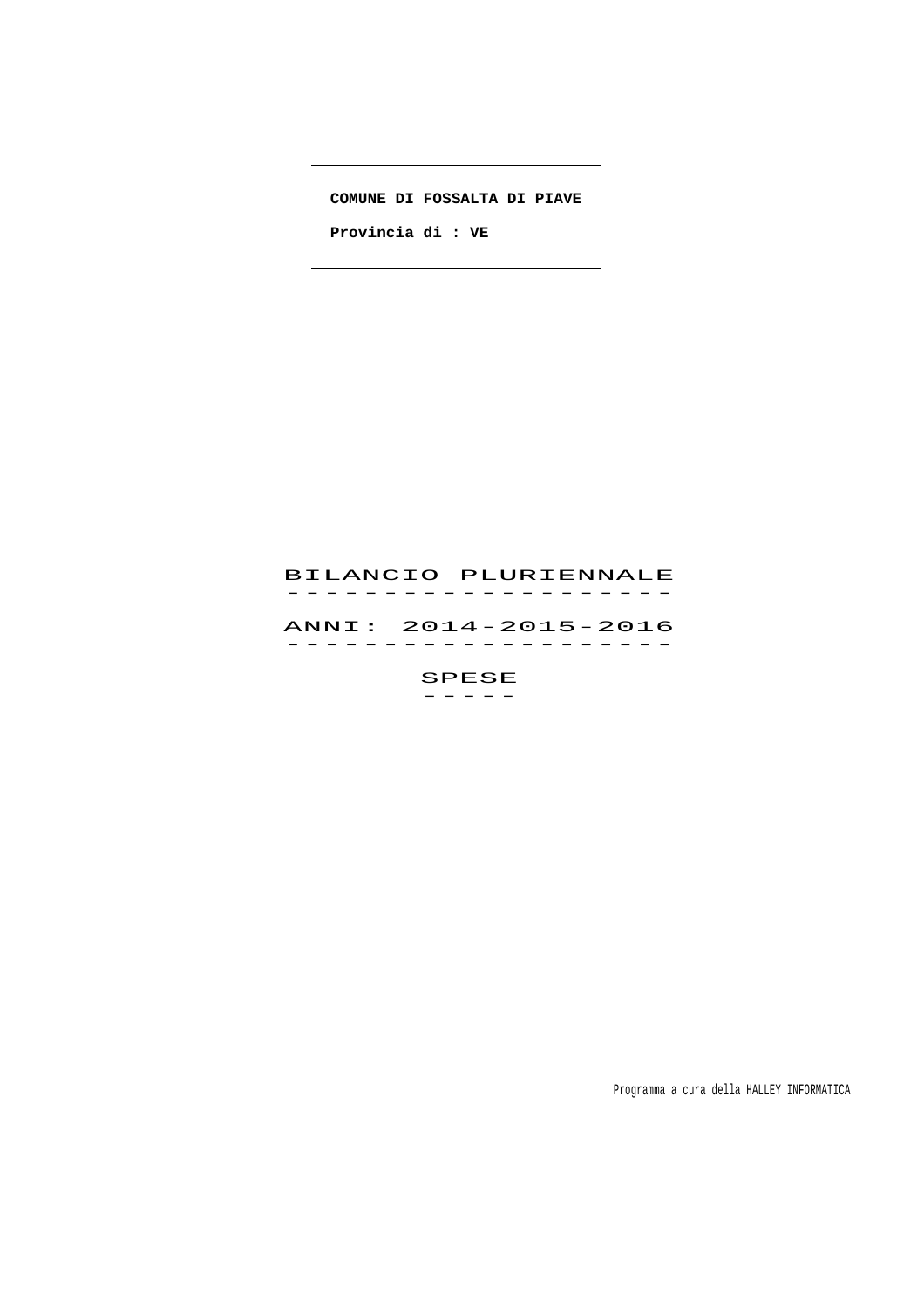# **BILANCIO PLURIENNALE 2014 / 2016 Pag.** 1

#### **RIEPILOGO PER PROGRAMMI**

| PROGRAMMA                                                                                          |                                       | Impegni<br>ultimo eserc.<br>chiuso     | Prev.Definit.<br>esercizio<br>in corso                                                                                                                                                               | PREVISIONI DEL BILANCIO PLURIENNALE 2014 - 2016 |                                                         |                          |                                            | Α       |
|----------------------------------------------------------------------------------------------------|---------------------------------------|----------------------------------------|------------------------------------------------------------------------------------------------------------------------------------------------------------------------------------------------------|-------------------------------------------------|---------------------------------------------------------|--------------------------|--------------------------------------------|---------|
|                                                                                                    |                                       |                                        |                                                                                                                                                                                                      | 2014                                            | 2015                                                    | 2016                     | TOTALE                                     | n<br>n. |
| 1) ------ Programma $1$ ------<br>FUNZIONI GENERALI DI AMMINISTR<br>AZIONE, DI GESTIONE E DI CONTR |                                       |                                        |                                                                                                                                                                                                      |                                                 | $2.242.243.07 \mid 2.242.909.68 \mid 2.266.282.97 \mid$ |                          | 6.751.435,72                               |         |
|                                                                                                    | SV<br>T1<br>$\rm{IN}$                 | 96.107,08                              | $\mid$ 1.401.460,60 2.386.340,11 2.242.243,07 2.242.909,68 2.266.282,97<br>175.775,28<br>$T2 \begin{bmatrix} 1.497.567,68 & 2.562.115,39 & 2.282.943,07 & 2.697.909,68 & 2.271.282,97 \end{bmatrix}$ |                                                 | $40.700,00$ $455.000,00$                                | 5.000,00                 | 6.751.435,72<br>500.700,00<br>7.252.135,72 |         |
| 2) ------ Programma 2 ------<br>FUNZIONI RELATIVE ALLA GIUSTIZ                                     |                                       |                                        |                                                                                                                                                                                                      | 4.000,00                                        | 7.000,00                                                | 7.000,00                 | 18.000,00                                  |         |
|                                                                                                    | SV<br>T1                              |                                        |                                                                                                                                                                                                      | 4.000,00                                        | 7.000,00                                                | 7.000,00                 | 18.000,00                                  |         |
| $3)$ ------ Programma $3$ ------                                                                   | IN<br>T <sub>2</sub>                  |                                        |                                                                                                                                                                                                      | 4.000,00                                        | 7.000,00                                                | 7.000,00                 | 18.000,00                                  |         |
| FUNZIONI DI POLIZIA LOCALE CO                                                                      | SV                                    |                                        |                                                                                                                                                                                                      | 123.000,00                                      | 125.460,00                                              | 126.714,60               | 375.174,60                                 |         |
|                                                                                                    | $\mathtt{T1}$<br>IN<br>T <sub>2</sub> | 132.238,21<br>49.438,57<br>181.676,78  | 115.300,00<br>8.176, 77<br>123.476,77                                                                                                                                                                | 123.000,00<br>1.500,00<br>124.500,00            | 125.460,00<br>125.460,00                                | 126.714,60<br>126.714,60 | 375.174,60<br>1.500,00<br>376.674,60       |         |
| $4$ ------<br>4) ------ Programma<br>FUNZIONI DI ISTRUZIONE PUBBLIC                                |                                       |                                        |                                                                                                                                                                                                      |                                                 |                                                         |                          |                                            |         |
|                                                                                                    | SV<br>T1                              |                                        |                                                                                                                                                                                                      | 240.472,00                                      | 243.187,00                                              | 243.711,16               | 727.370,16                                 |         |
|                                                                                                    | IN<br>T <sub>2</sub>                  | 271.618,28<br>2.500,00<br>274.118,28   | 275.098,23<br>275.098, 23                                                                                                                                                                            | 240.472,00                                      | 243.187,00<br>1.782.950,00<br>240.472,00 2.026.137,00   | 243.711,16<br>243.711,16 | 727.370,16<br>1.782.950,00<br>2.510.320,16 |         |
| $5$ ------<br>5) ------ Programma<br>FUNZIONI RELATIVE ALLA CULTURA                                |                                       |                                        |                                                                                                                                                                                                      |                                                 |                                                         |                          |                                            |         |
| E AI BENI CULTURALI $CO$                                                                           | SV<br>T1                              | 16.842,55                              | 25.026,00                                                                                                                                                                                            | 19.200,00<br>19.200,00                          | 19.584,00<br>19.584,00                                  | 19.779,84<br>19.779,84   | 58.563,84<br>58.563,84                     |         |
|                                                                                                    | IN<br>T <sub>2</sub>                  | 125.500,00<br>142.342,55               | 25.026,00                                                                                                                                                                                            | 19.200,00                                       | 19.584,00                                               | 19.779,84                | 58.563,84                                  |         |
| $6$ ------+<br>6) ------ Programma<br>FUNZIONI NEL SETTORE SPORTIVO                                |                                       |                                        |                                                                                                                                                                                                      |                                                 |                                                         |                          |                                            |         |
| $E$ RICREATIVO                                                                                     | .CO<br>SV                             |                                        |                                                                                                                                                                                                      | 47.313,00                                       | 46.522,00                                               | 45.416,32                | 139.251,32                                 |         |
|                                                                                                    | T1<br>IN<br>T <sub>2</sub>            | 50.398,74<br>3.000,00<br>53.398,74     | 46.582,00<br>226.380,00<br>272.962,00                                                                                                                                                                | 47.313,00<br>47.313,00                          | 46.522,00<br>46.522,00                                  | 45.416,32<br>45.416,32   | 139.251,32<br>139.251,32                   |         |
| 7) ------ Programma<br>$8 - - - - - -$<br>FUNZIONI NEL CAMPO DELLA VIABI                           |                                       |                                        |                                                                                                                                                                                                      |                                                 |                                                         |                          |                                            |         |
| LITA' E DEI TRASPORTICO                                                                            | SV                                    |                                        |                                                                                                                                                                                                      | 182.308,00                                      | 181.809,52                                              | 179.980,02               | 544.097,54                                 |         |
|                                                                                                    | T1<br>IN<br>T <sub>2</sub>            | 193.261,66<br>305.500,00<br>498.761,66 | 182.694,53<br>631.100,00<br>813.794,53                                                                                                                                                               | 182.308,00<br>32.700,00<br>215.008,00           | 181.809,52<br>420.000,00<br>601.809,52                  | 179.980,02<br>179.980,02 | 544.097,54<br>452.700,00<br>996.797,54     |         |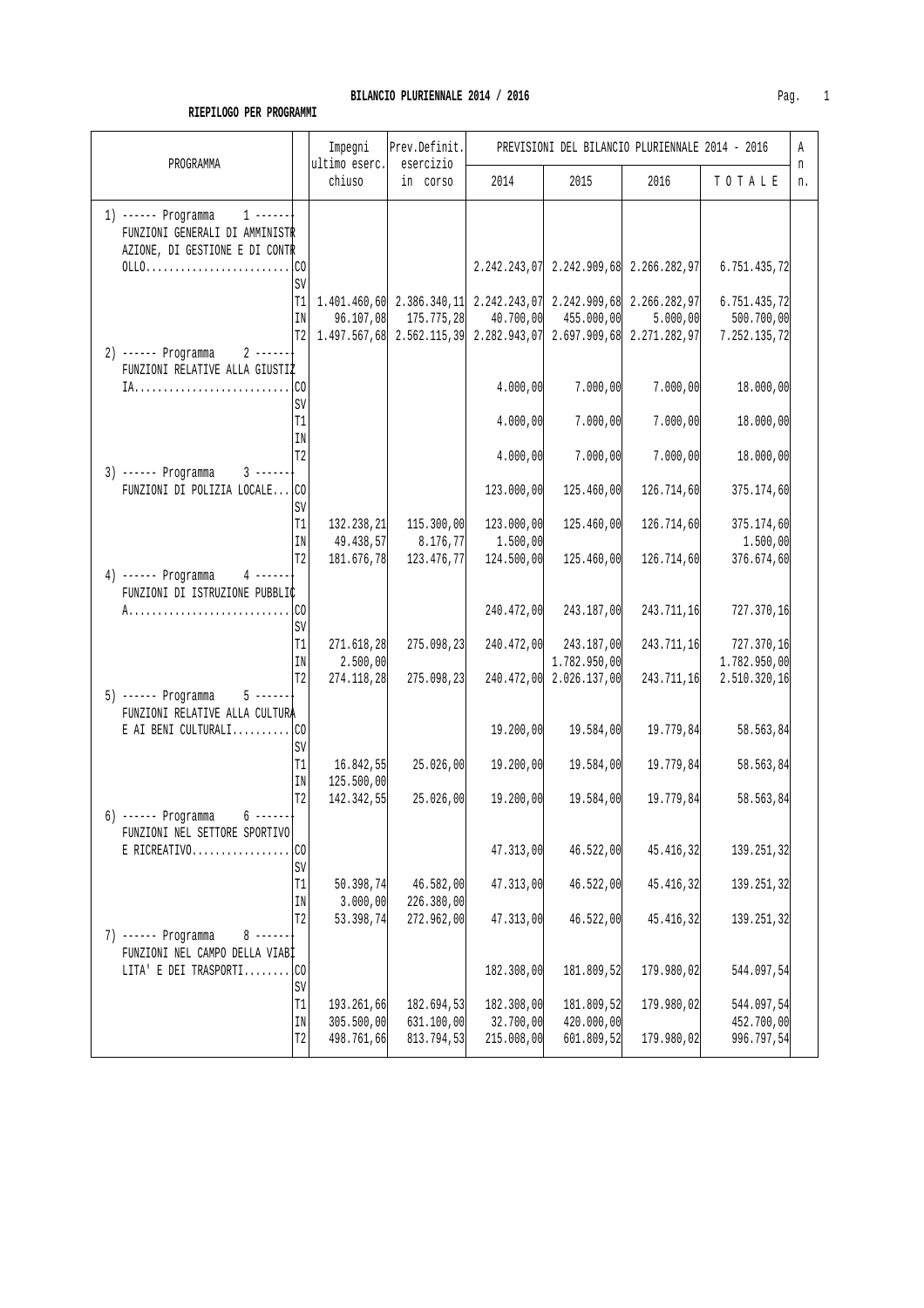# **BILANCIO PLURIENNALE 2014 / 2016** Pag. 2

# **RIEPILOGO PER PROGRAMMI**

|                                                                                                                 |                | Impegni                 | Prev.Definit.         | PREVISIONI DEL BILANCIO PLURIENNALE 2014 - 2016 |                           |            |                                                                                    | A       |
|-----------------------------------------------------------------------------------------------------------------|----------------|-------------------------|-----------------------|-------------------------------------------------|---------------------------|------------|------------------------------------------------------------------------------------|---------|
| PROGRAMMA                                                                                                       |                | ultimo eserc.<br>chiuso | esercizio<br>in corso | 2014                                            | 2015                      | 2016       | TOTALE                                                                             | n<br>n. |
| $9 - - - - - -$<br>8) ------ Programma                                                                          |                |                         |                       |                                                 |                           |            |                                                                                    |         |
| FUNZIONI RIGUARDANTI LA GESTIO<br>NE DEL TERRITORIO E DELL'AMBIÈ                                                |                |                         |                       |                                                 |                           |            |                                                                                    |         |
|                                                                                                                 |                |                         |                       | 578.774,00                                      | 592.120,60                | 597.674,27 | 1.768.568,87                                                                       |         |
|                                                                                                                 | <b>SV</b>      |                         |                       |                                                 |                           |            |                                                                                    |         |
|                                                                                                                 | T1             | 597.213,59              | 601.124,00            | 578.774,00                                      | 592.120,60                | 597.674,27 | 1.768.568,87                                                                       |         |
|                                                                                                                 | IN             | 171.708,93              | 287.000,00            | 313.500,00                                      | 2.000,00                  | 2.000,00   | 317.500,00                                                                         |         |
|                                                                                                                 | T <sub>2</sub> | 768.922,52              | 888.124,00            | 892.274,00                                      | 594.120,60                | 599.674,27 | 2.086.068,87                                                                       |         |
| 9) ------ Programma $10$ ------                                                                                 |                |                         |                       |                                                 |                           |            |                                                                                    |         |
| FUNZIONI NEL SETTORE SOCIALE. CO                                                                                |                |                         |                       | 350.359,00                                      | 354.937,18                | 356.299,09 | 1.061.595,27                                                                       |         |
|                                                                                                                 | SV<br>T1       | 369.617,42              | 416.310,80            | 350.359,00                                      | 354.937,18                | 356.299,09 |                                                                                    |         |
|                                                                                                                 | IN             | 69.900,00               | 40.000,00             | 100.000,00                                      | 40.000,00                 | 40.000,00  | 1.061.595,27<br>180.000,00                                                         |         |
|                                                                                                                 | T <sub>2</sub> | 439.517,42              | 456.310,80            | 450.359,00                                      | 394.937,18                | 396.299,09 | 1.241.595,27                                                                       |         |
| 10) ------ Programma 11 ------                                                                                  |                |                         |                       |                                                 |                           |            |                                                                                    |         |
| FUNZIONI NEL CAMPO DELLO SVILU                                                                                  |                |                         |                       |                                                 |                           |            |                                                                                    |         |
|                                                                                                                 |                |                         |                       | 1.500,00                                        | 1.530,00                  | 1.545,30   | 4.575, 30                                                                          |         |
|                                                                                                                 | SV             |                         |                       |                                                 |                           |            |                                                                                    |         |
|                                                                                                                 | T1             | 1.800,00                | 1.800, 00             |                                                 | $1.500,00$ $1.530,00$     | 1.545, 30  | 4.575, 30                                                                          |         |
|                                                                                                                 | IN             |                         |                       |                                                 | 1.000.000,00              |            | 1.000.000,00                                                                       |         |
|                                                                                                                 | T <sub>2</sub> | 1.800,00                | 1.800,00              |                                                 | $1.500,00$ $1.001.530,00$ |            | $1.545, 30$ $1.004.575, 30$                                                        |         |
| 11) ------ Programma 12 ------<br>FUNZIONI RELATIVE AI SERVIZI P                                                |                |                         |                       |                                                 |                           |            |                                                                                    |         |
|                                                                                                                 |                |                         |                       |                                                 |                           |            |                                                                                    |         |
|                                                                                                                 | SV             |                         |                       |                                                 |                           |            |                                                                                    |         |
|                                                                                                                 | T1             | 125.037,76              |                       |                                                 |                           |            |                                                                                    |         |
|                                                                                                                 | IN             |                         | 48.000,00             | 15.000,00                                       |                           |            | 15.000,00                                                                          |         |
|                                                                                                                 | T <sub>2</sub> | 125.037,76              | 48.000,00             | 15.000,00                                       |                           |            | 15.000,00                                                                          |         |
| TOTALE PROGRAMMI(Tit.I-II-III)T2 3.983.143,39 5.466.707,72 4.292.569,07 7.515.009,98 3.891.403,57 15.698.982,62 |                |                         |                       |                                                 |                           |            |                                                                                    |         |
| DISAVANZO DI AMMINISTRAZIONE T3                                                                                 |                |                         |                       |                                                 |                           |            |                                                                                    |         |
| TOTALE GENERALE (T2+T3)                                                                                         |                |                         |                       |                                                 |                           |            | $T$ 3.983.143,39 5.466.707,72 4.292.569,07 7.515.009,98 3.891.403,57 15.698.982,62 |         |